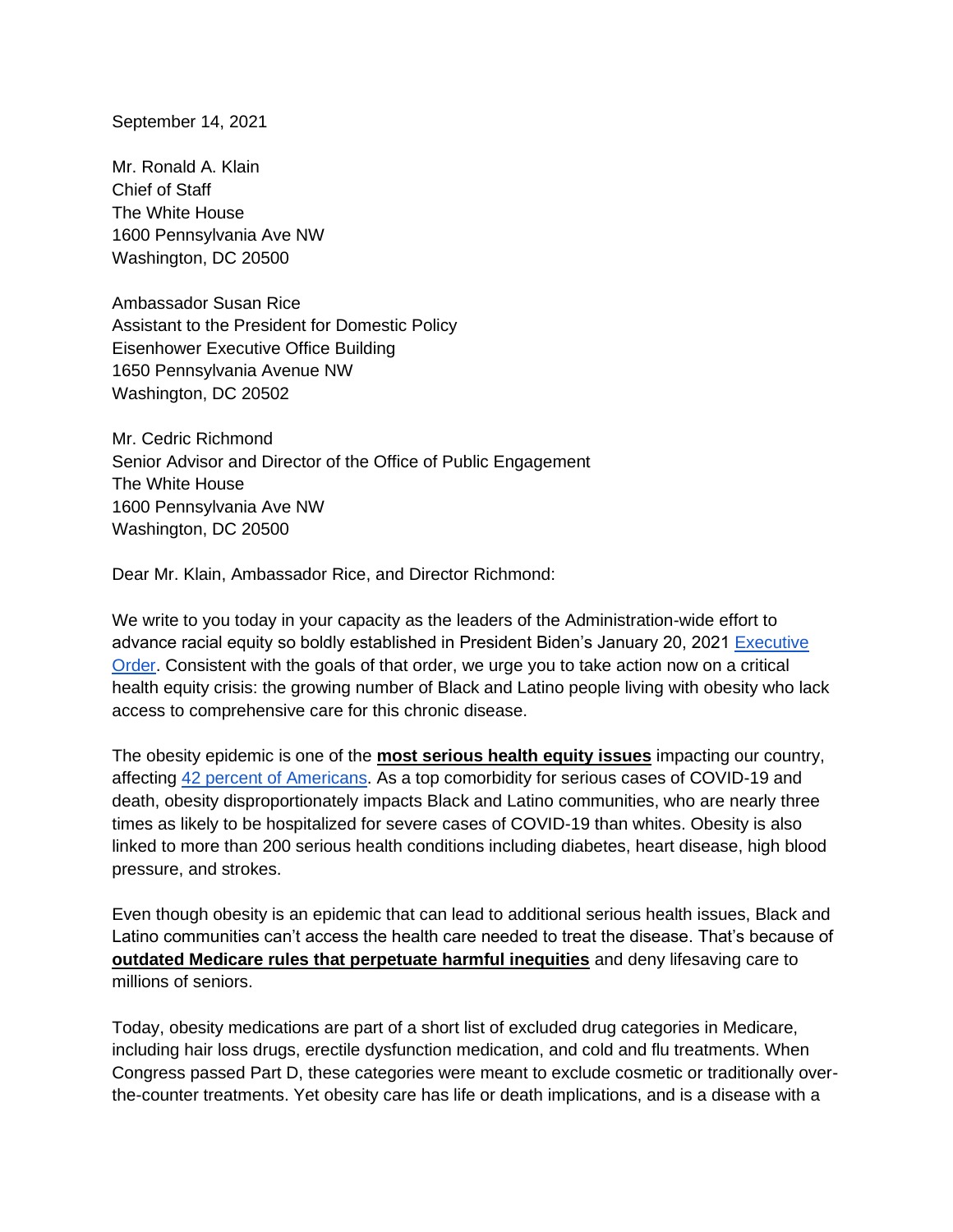disproportionate impact on minority communities. Medicare also places undue restrictions on intensive behavioral therapy, only allowing primary care providers to deliver this service and not obesity medicine specialists, registered dietitians, psychologists, or evidence-based communitybased programs, and severely restricting the physical locations in which this care can occur.

Despite a growing number of treatment options and shifts in healthcare toward recognizing and treating obesity -- notably a 2013 decision by the American Medical Association formally recognizing obesity as a disease -- Medicare Part D has remained unchanged. This leaves millions of seniors, particularly members of Black and Latino communities, vulnerable to costly chronic illnesses and premature death due to lack of treatment. **As a result of these restrictions on obesity medication and intensive behavioral therapy, less [than one](https://www.obesityaction.org/community/news/access-to-care/you-should-care-treat-reduce-obesity-act-troa/)  [percent](https://www.obesityaction.org/community/news/access-to-care/you-should-care-treat-reduce-obesity-act-troa/) of seniors on Medicare have access to obesity care.** 

We applaud this Administration's commitment to tackling systemic racial inequity, particularly as our nation continues to combat the COVID-19 pandemic. **That's why we urge you to take action to provide obesity care now, especially as the rising Delta variant once again threatens some of our most vulnerable populations**.

Providing access to the full continuum of care for obesity could make a meaningful difference in the fight against COVID-19, and result in significant savings to our health system. Obesity is associated with [nearly \\$1,900](https://journals.plos.org/plosone/article?id=10.1371/journal.pone.0247307#pone-0247307-t001) in excess annual medical costs per person (amounting to over \$170 billion in excess medical costs per year), with the highest costs occurring for adults 60-70. Better access to a range of effective treatment not only could save money but also save lives. Reducing the U.S. obesity rate by 25% would have [resulted](https://www.xcenda.com/insights/june-2021-update-the-impact-of-obesity-on-covid-19-outcomes-of-hospitalizations-and-mortality) in 120,000 fewer hospitalizations, 45,000 fewer ICU admissions, and 65,000 deaths. Nearly half of those reductions would be among Black people and nearly one quarter would be among Latino people, even though those communities account for 13.4 percent and 18.5 percent of the population, respectively.

We recognize the extraordinary work that lies ahead and believe an important first step is to ensure that our laws and regulations reflect the latest guidelines and standards of care. To that end, we call on the Biden Administration to take immediate action by changing outdated Medicare rules, providing access to lifesaving obesity medication and intensive behavioral therapy now for the many seniors living with obesity.

Sincerely,

National Organizations Academy of Nutrition and Dietetics AIDS Institute American Academy of PAs American Council on Exercise American Gastroenterological Association American Psychological Association American Society for Metabolic and Bariatric Surgery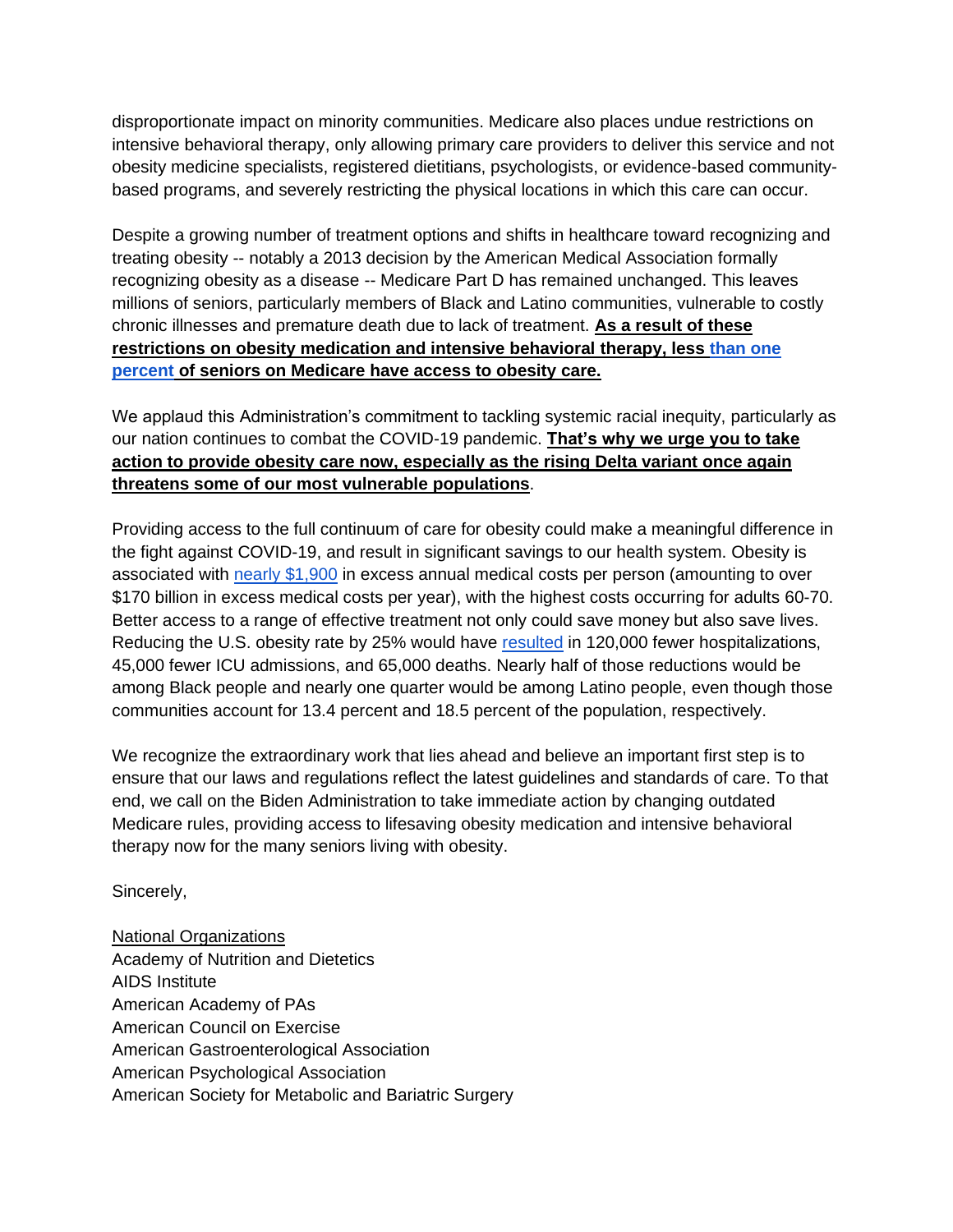Association of American Cancer Institutes Association of Black Cardiologists Association of Diabetes Care & Education Specialists Black Women's Health Imperative Center for Patient Advocacy Leaders Common Threads Diabetes Leadership Council Diabetes Patient Advocacy Coalition Endocrine Society Global Liver Institute Healthcare Leadership Council Healthy Women League of United Latin American Citizens MedTech Coalition for Metabolic Health National Black Leadership Commission on Health, Inc. National Black Nurses Association National Consumers League National Hispanic Medical Association National Kidney Foundation National Urban League Obesity Action Coalition Obesity Medicine Association Preventive Cardiovascular Nurses Association Public Health Institute Redstone Global Center for Prevention and Wellness The Gerontological Society of America The Obesity Society WW (formerly Weight Watchers) YMCA of the USA

State/Local Organizations Alabama Dietetic Association Alabama State Chapter of the American Society for Metabolic and Bariatric Surgery Arizona State Chapter of the American Society for Metabolic and Bariatric Surgery Arkansas Academy of Nutrition and Dietetics CA Community Action Partnership Association California Academy of Nutrition and Dietetics California Health Collaborative California Podiatric Medical Association California State Chapter of the American Society for Metabolic and Bariatric Surgery Chronic Care Collaborative Colorado Academy of Nutrition & Dietetics Colorado Medical Society Colorado State Chapter of the American Society for Metabolic and Bariatric Surgery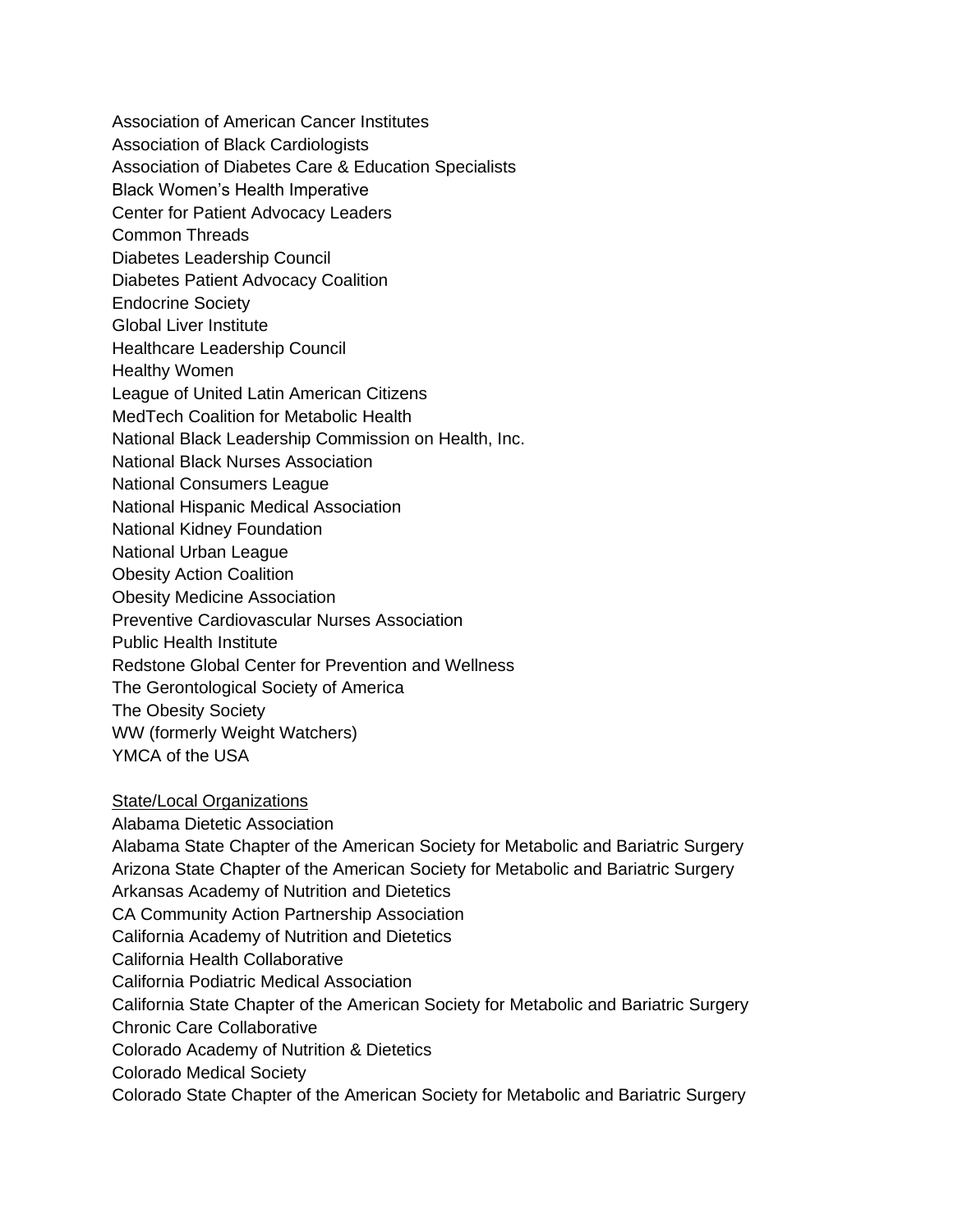Community Cardiovascular Initiative

Connecticut State Chapter of the American Society for Metabolic and Bariatric Surgery Connecticut Academy of Nutrition and Dietetics

Dakota Yellowstone Chapter of the American Society for Metabolic and Bariatric Surgery (ID, MT, ND, SD, WY)

Delaware Academy of Nutrition and Dietetics

Delaware State Chapter of the American Society for Metabolic and Bariatric Surgery Florida Academy of Nutrition and Dietetics

Florida, Puerto Rico, and Caribbean State Chapter of the American Society for Metabolic and Bariatric Surgery

Gaining Health

Georgia State Chapter of the American Society for Metabolic and Bariatric Surgery Illinois Academy of Nutrition and Dietetics

Illinois State Chapter of the American Society for Metabolic and Bariatric Surgery

Indiana State Chapter of American Society for Metabolic and Bariatric Surgery Iowa Academy of Nutrition & Dietetics

Kansas Academy of Nutrition and Dietetics

Kansas State Chapter of the American Society for Metabolic and Bariatric Surgery Kentucky Academy of Nutrition and Dietetics

Kentucky/Ohio State Chapter of the American Society for Metabolic and Bariatric Surgery Looms for Lupus

Louisiana State Chapter of the American Society for Metabolic and Bariatric Surgery

Maryland Academy of Nutrition and Dietetics

Massachusetts Academy of Nutrition and Dietetics

Massachusetts State Chapter of the American Society for Metabolic and Bariatric Surgery Medical Society of New Jersey

Michigan Academy of Nutrition and Dietetics

Michigan Department of Education

Michigan State Chapter of the American Society for Metabolic and Bariatric Surgery

Minnesota State Chapter of the American Society for Metabolic and Bariatric Surgery

Mississippi Academy of Nutrition and Dietetics

Missouri State Chapter of the American Society for Metabolic and Bariatric Surgery

Montana Academy of Nutrition and Dietetics

Nebraska Academy of Nutrition and Dietetics

Nebraska State Chapter of the American Society for Metabolic and Bariatric Surgery New Jersey Academy of Nutrition and Dietetics

New Jersey Association of Hearing Health Professionals

New Jersey Coalition of Community Hospitals

New Jersey State Chapter of the American Society for Metabolic and Bariatric Surgery

New Jersey YMCA State Alliance

New York State Academy of Nutrition and Dietetics

New York State Chapter of the American Society for Metabolic and Bariatric Surgery

North Dakota Academy of Nutrition and Dietetics

North/South Carolina State Chapter of the American Society for Metabolic and Bariatric Surgery